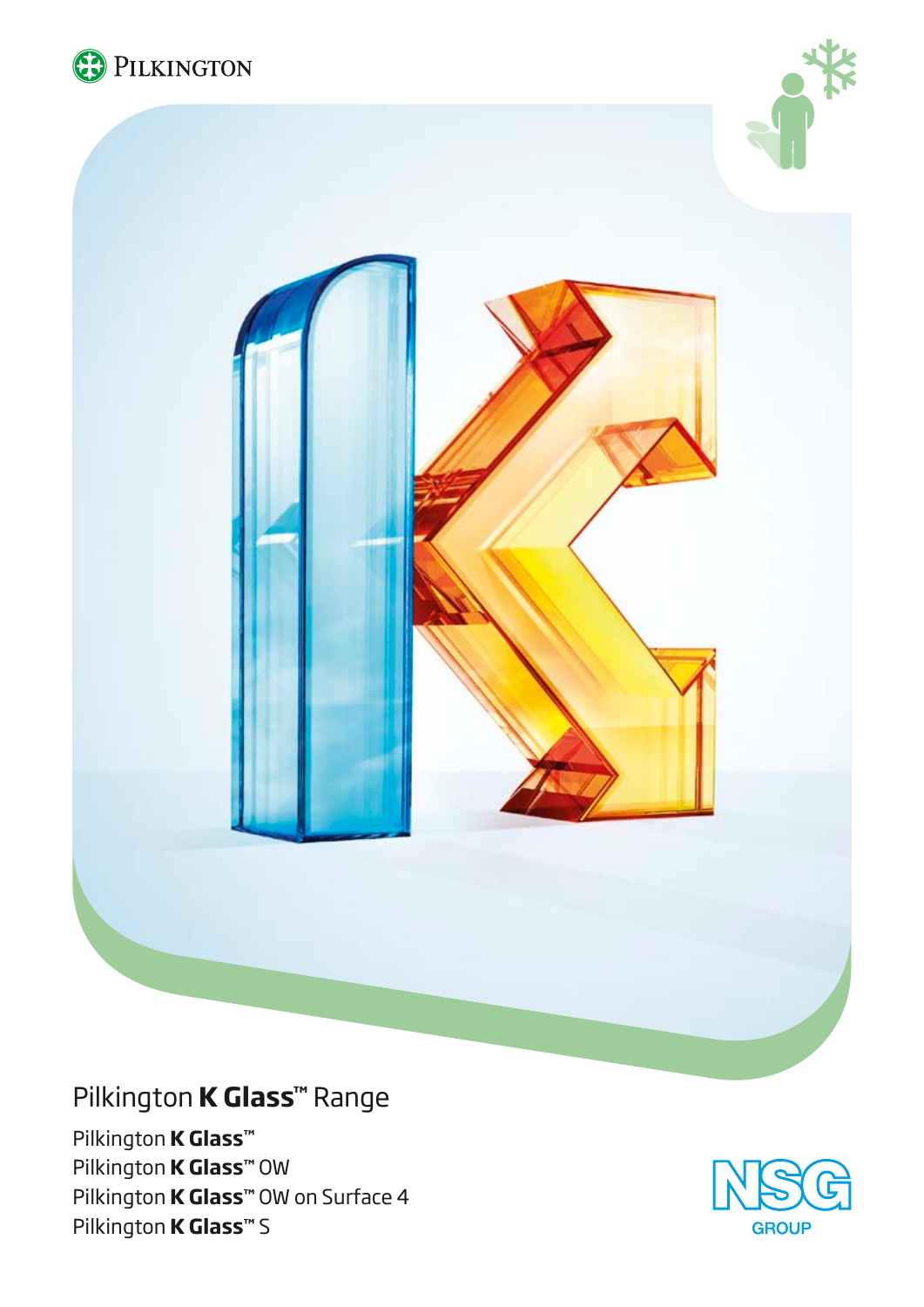

# A warm welcome to Pilkington **K Glass™**

For over two decades the Pilkington brand has been the driving force behind the development of energy-efficient glazing. This expertise has been used to strengthen the Pilkington **K Glass™** range, which now boasts more choice than ever. So you have even more ways to achieve the Window Energy Rating (WER) you want and to comply with Part L of the Building Regulations, now and in the future.

# Don't waste energy looking around – the ideal solution is right here

Each product from the Pilkington **K Glass™** range usually forms the inner pane of an Insulating Glass Unit (IGU), and has a special low-emissivity (low-e) coating which is a good reflector of heat (long wave radiation). This allows less heat to escape through windows, as it reflects heat from within the room back into the building. At the same time, low-e glass lets the sun's heat pass through the windows, thus also contributing to its energy efficiency. This free heat from the sun is known as passive solar gain or g-value. A higher g-value can be achieved when a glass from the Pilkington **K Glass™** range is combined with a low-iron glass such as Pilkington **Optiwhite™** as the outer pane of an IGU.

# Thermal efficiency made clear

The Window Energy Rating (WER) is the Government-backed method of assessing and ranking the energy efficiency of a complete window. Taking into account its U-value, g-value and air infiltration, the scheme allows easy comparison of the energy efficiency of competing windows on a scale of A++ to E with A++ being the best. The energy performance of an IGU or the window itself can be improved in a series of steps to gradually improve the WER band achieved; firstly argon filling improves the U-value, then a low-iron glass such as Pilkington **Optiwhite™** as the outer pane improves q-value. The addition of a warm edge spacer bar improves the U-value of the whole window.

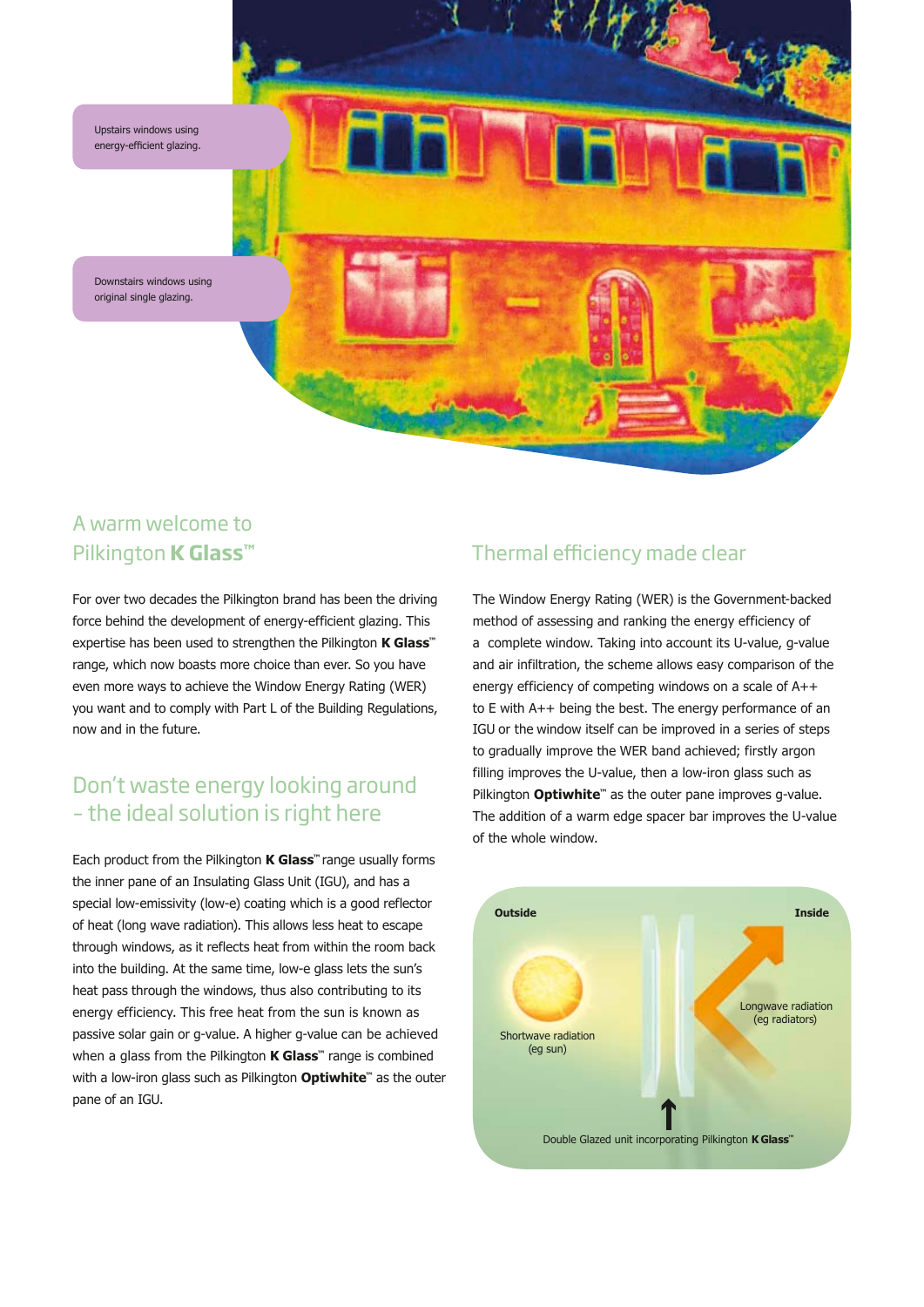![](_page_2_Picture_0.jpeg)

## A closer look at the range

### Pilkington **K Glass™**

The original hard coated low-emissivity glass, Pilkington **K Glass™** is designed to reflect heat back into a building, greatly improving its thermal efficiency and maximising the use of free heat. Pilkington **K Glass™** remains the UK's best known and most recognisable brand name in both trade and consumer markets.

- Hard-coat
- Highly durable
- Easy to handle and process
- Cost effective
- <sup>l</sup> When combined with Pilkington **Optiwhite™** can easily achieve a minimum WER C in most frame types
- Readily available from stock
- Doesn't have the shelf life limitations of an off-line coated product
- No edge deletion required

#### Pilkington **K Glass™** OW

For A-rated windows with unrivalled levels of clarity, Pilkington **K Glass™** OW is the clear choice. An advanced form of the original Pilkington **K Glass™**, it allows better light transmission, improves g-value and helps achieve a WER band A in the greatest range of window profiles when used within Pilkington **energiKare™** IGUs.

- Hard-coat
- When combined with other products from our range within a Pilkington **energiKare™** IGU, it's even easier to achieve a WER of A
- Improved clarity compared to standard low-e glazing options
- Readily available from stock
- Doesn't have the shelf limitations of an off-line coated product
- No edge deletion required

### Pilkington **K Glass™** OW on Surface 4

For the ultimate in thermal insulation Pilkington **K Glass™** OW can be used on Surface 4 (the exterior surface of the inner pane) of an IGU to provide the performance of a triple glazed unit with double glazing.

#### Pilkington **K Glass™** S

The latest product in our low-e range is Pilkington **K Glass™** S, an off-line high performance, low-e coated option, for outstanding energy-efficient glazing. Offering excellent thermal insulation when incorporated within Pilkington **energiKare™** IGU, Pilkington **K Glass™** S has a highly neutral appearance with optimal g-value, thermal insulation and light transmission to provide the highest WER performance.

- Off-line coated
- The ultimate high performance low-e product
- A highly neutral appearance with optimal solar heat gain
- Helps windows exceed Part L regulations both now or in the future
- Single Stock product

**Did you know?** Pilkington **K Glass™** OW can be used as the inner pane (Surface 4) of an IGU to achieve a Ug-value as low as 0.9 when combined with Pilkington **Optitherm™**  S1 Plus (Surface 2).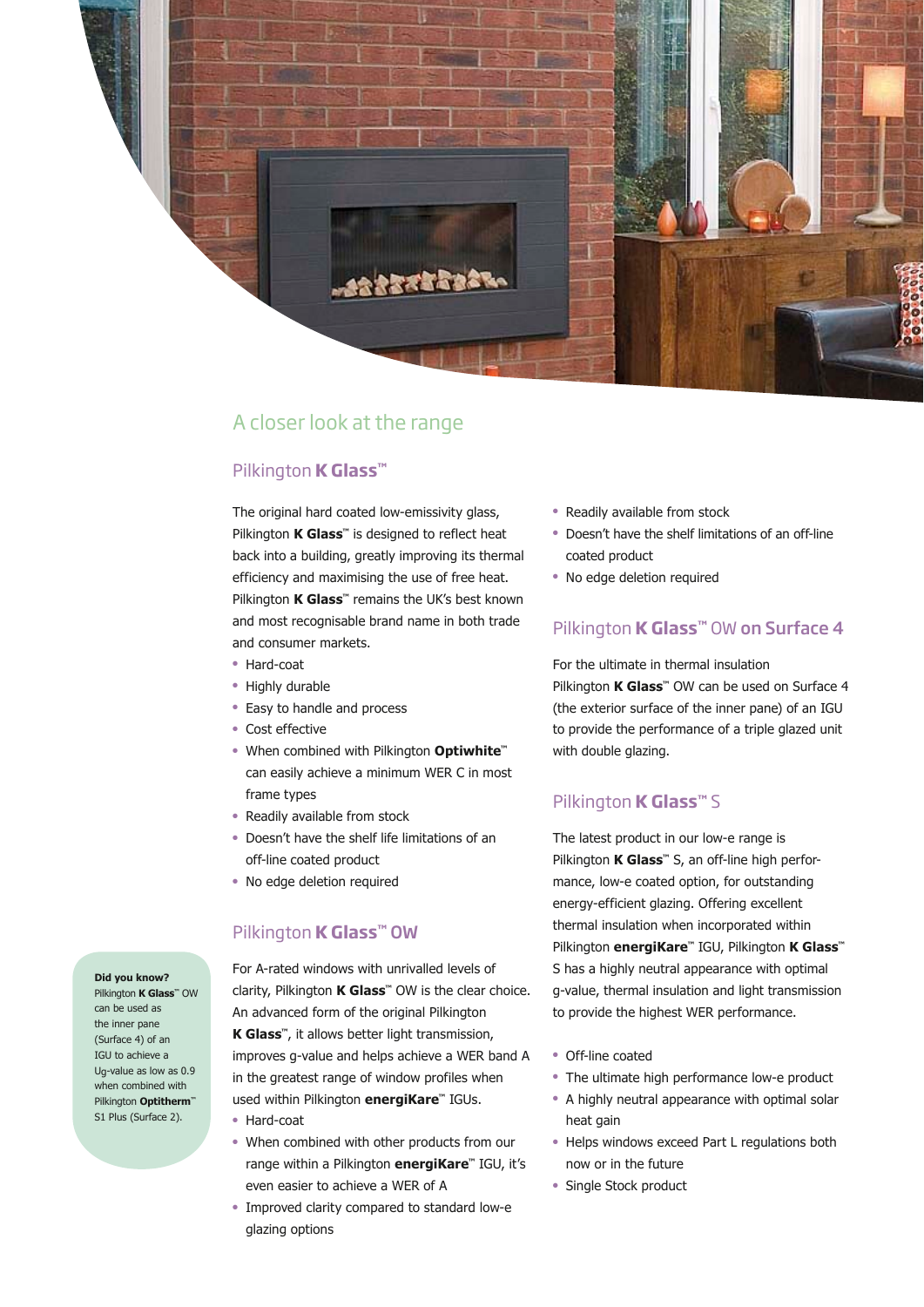![](_page_3_Picture_0.jpeg)

# The benefits of using glass from the Pilkington **K Glass™** range are easy to see

- The Pilkington brand is trusted and well recognised by consumers
- <sup>l</sup> Combining Pilkington **K Glass™** or Pilkington **K Glass™** OW in a Pilkington **energiKare™** unit can help windows to achieve at least a WER band C (depending upon frame type)
- <sup>l</sup> When Pilkington **K Glass™** S is combined with Pilkington **Optiwhite™** in a Pilkington **energiKare™** IGU, A-rated windows are easily achievable
- <sup>l</sup> Increased light transmission reduces the need for artificial lighting
- Suitable for use in PVC-U, timber and aluminium profiles in both new and replacement windows
- Enables householders to reduce energy usage and save money on heating bills
- $\bullet$  Helps Governmental targets of reducing CO<sub>2</sub> emissions from homes
- Helps to reduce window drafts, making rooms more usable
- Enables glazed areas of a building to be extended without increasing heat loss
- Reduces unsightly internal condensation
- Keeps conservatories more comfortable than ordinary double glazing
- Single stocked product which is available in annealed form and can be toughened or laminated for safety and greater security
- All products manufactured in St Helens, England

#### **Note:**

Pilkington **energiKare™** is the brand name given to double glazed units containing any product from the Pilkington **K Glass™** or Pilkington **Optitherm™** range when combined with Pilkington **Optiwhite™** (as outer pane) that will achieve a WER of at least band C in a given window framing system.

Visit **pilkington.co.uk/kglass** for further information on our product range.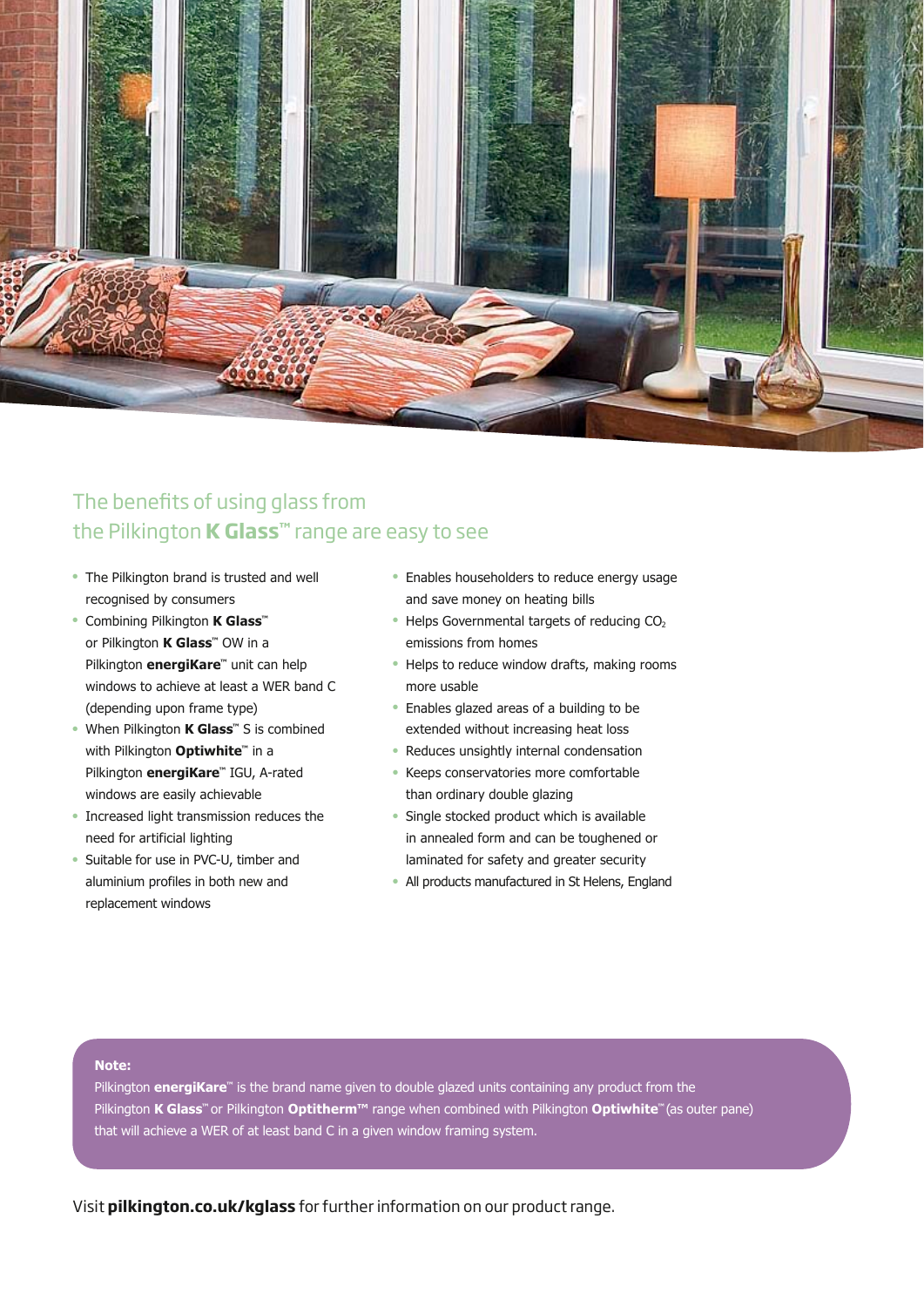### Pilkington **K Glass™** Range – Comparative Performance in Glazing

| <b>Outer Pane</b><br>$(4 \text{ mm})$ | Cavity (mm)<br>Gas Fill | <b>Inner Pane</b><br>$(4 \text{ mm})$ | Light<br>Transmittance<br>$\frac{0}{0}$ | Light<br>Reflectance<br>(external) % | Centre Pane<br>$Ua$ -value<br>$\lceil W/m^2K \rceil$ | <b>Total</b><br>Solar Heat<br>transmittance<br>$(g$ value) % | Pilkington energiKare™ Unit |
|---------------------------------------|-------------------------|---------------------------------------|-----------------------------------------|--------------------------------------|------------------------------------------------------|--------------------------------------------------------------|-----------------------------|
| Pilkington<br>Optiwhite™              | 16 mm argon             | Pilkington<br><b>K</b> Glass™         | 77                                      | 18                                   | 1.5                                                  | 79                                                           | Y                           |
| Pilkington<br>Optiwhite"              | 16 mm argon             | Pilkington<br><b>K Glass</b> ™ OW     | 78                                      | 18                                   | 1.5                                                  | 79                                                           | Y                           |
| Pilkington<br>Optifloat™<br>Clear     | 16 mm argon             | Pilkington<br><b>K Glass</b> ™S       | 82                                      | 12                                   | 1.2                                                  | 71                                                           | N                           |
| Pilkington<br>Optiwhite™              | 16 mm argon             | Pilkington<br><b>K Glass</b> ™ S      | 83                                      | 12                                   | 1.2                                                  | 74                                                           | Y                           |

Above determined in accordance with EN410 and EN673. Assuming 90% argon gas fill.

\*Varies with frame performance.

# Pilkington **K Glass™** OW for use on Surface 4 - Optimised for U<sub>g</sub>-value (WER not applicable)

| Outer Pane<br>$(4 \text{ mm})$            | Cavity (mm)<br>Gas Fill | Inner Pane<br>$(4 \text{ mm})$            | Light<br><b>Transmittance</b><br>$\%$ | Liaht<br>Reflectance<br>(external) % | Centre Pane<br>$U_0$ -value<br>$\lceil W/m^2K \rceil$ | <b>Total Solar Heat</b><br>transmittance<br>$(g value)$ % |
|-------------------------------------------|-------------------------|-------------------------------------------|---------------------------------------|--------------------------------------|-------------------------------------------------------|-----------------------------------------------------------|
| Pilkington Optitherm <sup>"</sup> S1 Plus | 16 mm argon             | Pilkington <b>K Glass</b> <sup>™</sup> OW | 66                                    | 26                                   | 0.9                                                   | 44                                                        |
| Pilkington <b>K Glass</b> <sup>™</sup> S  | 16 mm argon             | Pilkington <b>K Glass</b> <sup>™</sup> OW | 77                                    | 15                                   | 1.1                                                   | 62                                                        |
| Pilkington <b>K Glass</b> ™ OW            | 16 mm argon             | Pilkington <b>K Glass</b> <sup>™</sup> OW | 73                                    | 20                                   | 1.3                                                   | 69                                                        |

Above determined in accordance with EN410 and EN673. Assuming 90% argon gas fill.

### Pilkington **K Glass™** Range – a selection of available sizes

| <b>Thickness</b>                          | <b>Maximum Sizes</b>  | <b>Thickness</b>               | <b>Maximum Sizes</b>  |  |  |  |  |  |
|-------------------------------------------|-----------------------|--------------------------------|-----------------------|--|--|--|--|--|
| Pilkington <b>K Glass</b> ™               |                       |                                |                       |  |  |  |  |  |
| 4 mm                                      | $3210 \times 2250$ mm | $6 \text{ mm}$                 | $3210 \times 2250$ mm |  |  |  |  |  |
| 4 mm                                      | $3210 \times 2550$ mm | $6 \text{ mm}$                 | $3210 \times 2550$ mm |  |  |  |  |  |
| 4 mm                                      | $6000 \times 3210$ mm | $6 \text{ mm}$                 | $6000 \times 3210$ mm |  |  |  |  |  |
| 4 mm                                      | $2400 \times 1605$ mm |                                |                       |  |  |  |  |  |
| 4 mm                                      | $2400 \times 1070$ mm |                                |                       |  |  |  |  |  |
| Pilkington <b>K Glass</b> <sup>™</sup> OW |                       |                                |                       |  |  |  |  |  |
| 4 mm                                      | $3210 \times 2250$ mm | $6 \text{ mm}$                 | $3210 \times 2250$ mm |  |  |  |  |  |
| 4 mm                                      | $3210 \times 2550$ mm | $6 \text{ mm}$                 | $3210 \times 2550$ mm |  |  |  |  |  |
| 4 mm                                      | $6000 \times 3210$ mm | $6 \, \text{mm}$               | $6000 \times 3210$ mm |  |  |  |  |  |
| 4 mm                                      | $2400 \times 1605$ mm |                                |                       |  |  |  |  |  |
| 4 mm                                      | $2400 \times 1070$ mm |                                |                       |  |  |  |  |  |
| Pilkington <b>K Glass</b> <sup>™</sup> S  |                       |                                |                       |  |  |  |  |  |
| 4 mm                                      | $3210 \times 2250$ mm | 6 mm                           | $3210 \times 2250$ mm |  |  |  |  |  |
| 4 mm                                      | $3210 \times 2550$ mm | 6 mm                           | $3210 \times 2550$ mm |  |  |  |  |  |
| 4 mm                                      | $6000 \times 3210$ mm | 6.4 mm and 6.8 mm<br>laminated | $6000 \times 3210$ mm |  |  |  |  |  |